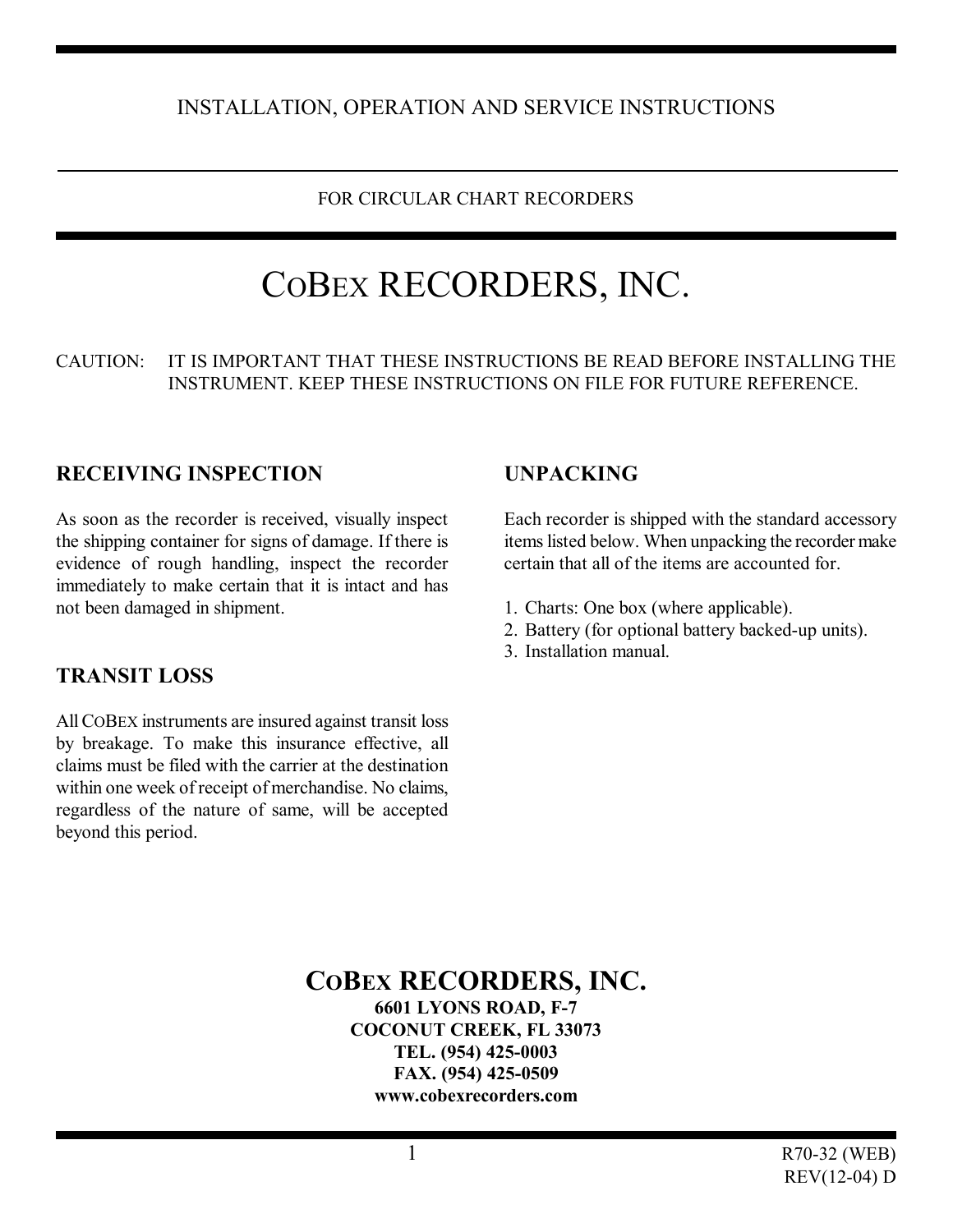## **RECORDER CASE LOCATION**

Upon unpacking, find a suitable location to mount the unit before plugging it in. After the recorder has been connected to the main AC power supply, connect the battery to the battery strap and place the battery in its holder (if your unit is equipped with an optional battery back-up).

Select a location that is well lighted, free from dust, dirt and corrosive fumes. The instrument should not be located near any sources of heat or be subjected to sudden or extreme temperature changes. It should be mounted on a rigid support that is not subject to vibration. Refer to Figures 7 and 8 for recorder case dimensions.

## **POWER SUPPLY**

The recorder uses AC power when the unit is operating normally. If the AC power were to fail and the battery back-up option is installed, then the green LED light will begin "flashing" to indicate that there is an interruption in the main power. Otherwise, the green LED light glows continuously.

The recorder will have either an AC power cord or a wall mounted transformer for connection to the main AC power supply. If a permanent connection to the main AC power supply is to be accomplished in the field, then refer to Figures 6A, 6B, 6C and 6D for diagrams showing the connection to a 115VAC 50- 60Hz or a 230VAC 50-60Hz main power supply.

## **CONNECTING A PROBE**

Most of the temperature recording units will already have a temperature indicating probe installed. If the recorder has a Temperature/Humidity type probe, make sure to remove the protective cap when the recorder is in use and replace the cap whenever the environmental chamber is to be rinsed.

If you will be supplying your own probe input device, then this next section will contain some important information concerning the connection of the probe to the recorder.

This recording unit is capable of accepting input from either a CURRENT source (such as 4-20mA), a VOLTAGE source (such as 0-1 Volt, 0-5 Volts, 1-5 Volts or 0-10 Volts) or a 100 ohm RTD probe. **Note:** The recorder is programmed (at the factory) to accept a specific probe input range. Connecting a probe that supplies the recorder with a current or voltage that is not within the specified range will give unpredictable results and may damage the recorder. If you are not sure of the probe type or input range for your recorder, please contact COBEX Recorders before continuing.

In order to connect the probe input device to the recorder, you must first gain access to the main microprocessor PC board that is mounted to the back of the chart plate.

**CAUTION!** DO NOT TOUCH the terminals of the transformer while the unit  $\vert$  is connected to the main AC power supply. To avoid the risk of possible electric shock, unplug or disconnect the recording unit from the main power supply before attempting to open the recorder. If the recorder is installed with the battery back-up option, disconnect the 9 Volt battery to avoid damaging the recorder and draining the battery.

On 6" inch recording units mounted in a metal enclosure, the chart plate on the recorder case is held by four (4) screws. Unscrew and gently remove the chart plate to expose the main microprocessor PC board of the recording unit. Otherwise, your recording unit will have a hinged chart plate held in place by two (2) screws located in the upper and lower right hand corners of the chart plate. Remove these two screws and open the hinged chart plate. On 8" enclosures, there is a single screw along the right hand edge that secures the chart plate inside of the enclosure. Loosen this screw and open the hinged chart plate.

If you are not sure how to access the back of the chart plate, please contact COBEX Recorders before continuing.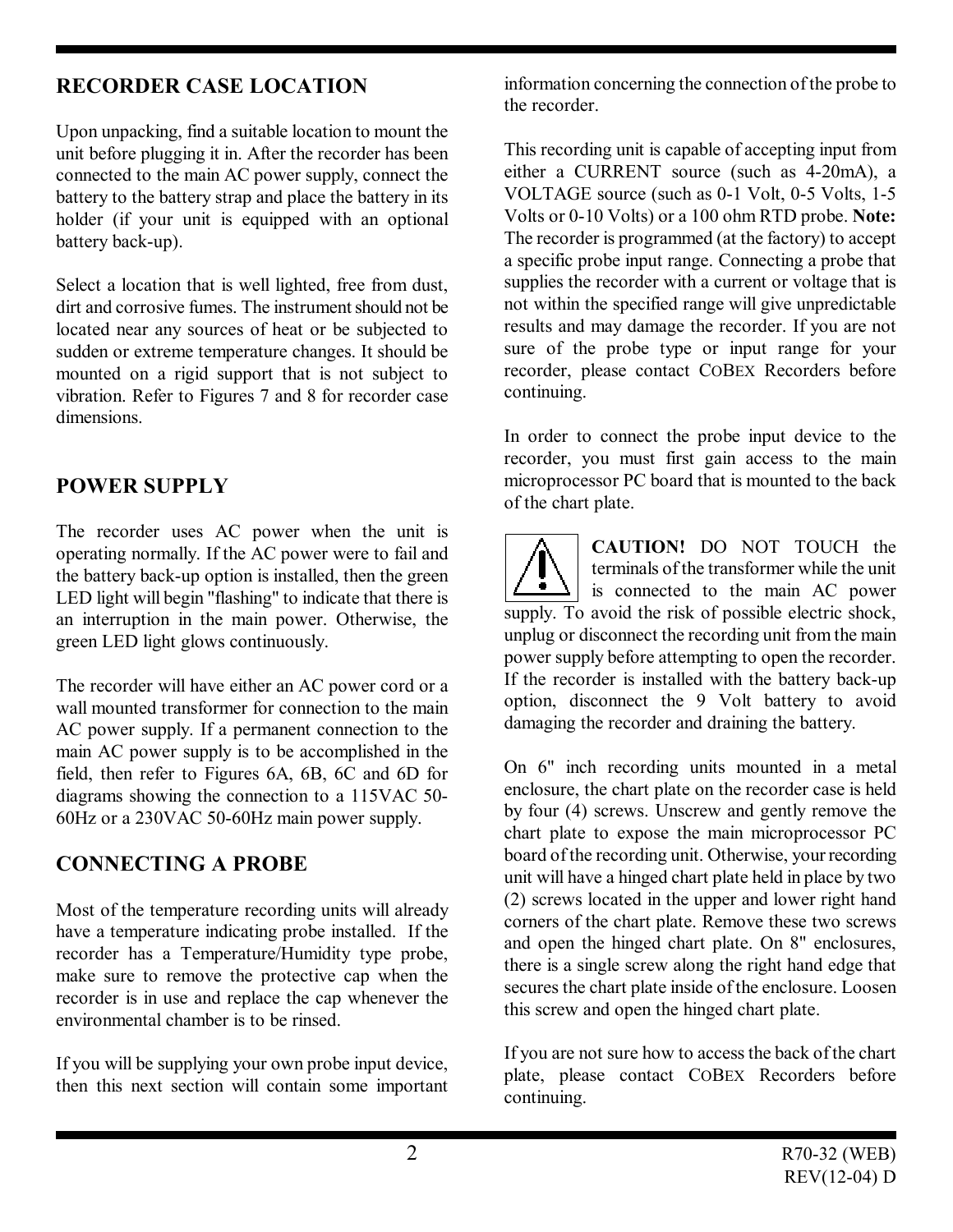Next, you will need to determine the *type* of microprocessor controller PC board that is installed in your recorder. Refer to Figures 1A, 1B and 1C and compare these figures to the microprocessor controller PC board that is installed in your recorder.

## **TYPE "A" CONTROLLER PC BOARD**

If your recorder has a **Type A** microprocessor controller PC board installed, then locate screw terminal blocks J6 and JP5. Screw terminal block J6 is normally used when connecting an RTD temperature probe and JP5 is normally used to supply a signal input to the recorder from a VOLTAGE or CURRENT type probe. JP5 may also be used when connecting a second RTD temperature probe (on a two pen recorder). Refer to Figure 1A for the location of J6 and JP5 on the microprocessor PC board.



**Figure 1A:** Microprocessor PC Board (Type "A").

## **TYPE "B" CONTROLLER PC BOARD**

If your recorder has a **Type B** microprocessor controller PC board installed, then locate screw terminal blocks J3 and J4 on the microprocessor PC board. These screw terminal blocks are used to provide signal input to the recorder for up to two pens. Refer to Figure 1B for the location of J3 and J4 on the micro-controller PC board. VIN (located on screw terminal block J4) is used to provide a signal input to the recorder from a VOLTAGE type probe, +5V can be used to power an external probe.



**Figure 1B:** Micro-Controller PC Board (Type B).

## **TYPE "C" CONTROLLER PC BOARD**

If your recorder has a **Type C** microprocessor controller PC board installed, then locate screw terminal block J3 on the microprocessor PC board. This screw terminal block is used to provide a signal input to the recorder for one pen. Refer to Figure 1C for the location of J3 on the micro-controller PC board.



**Figure 1C:** Micro-Controller PC Board (Type C).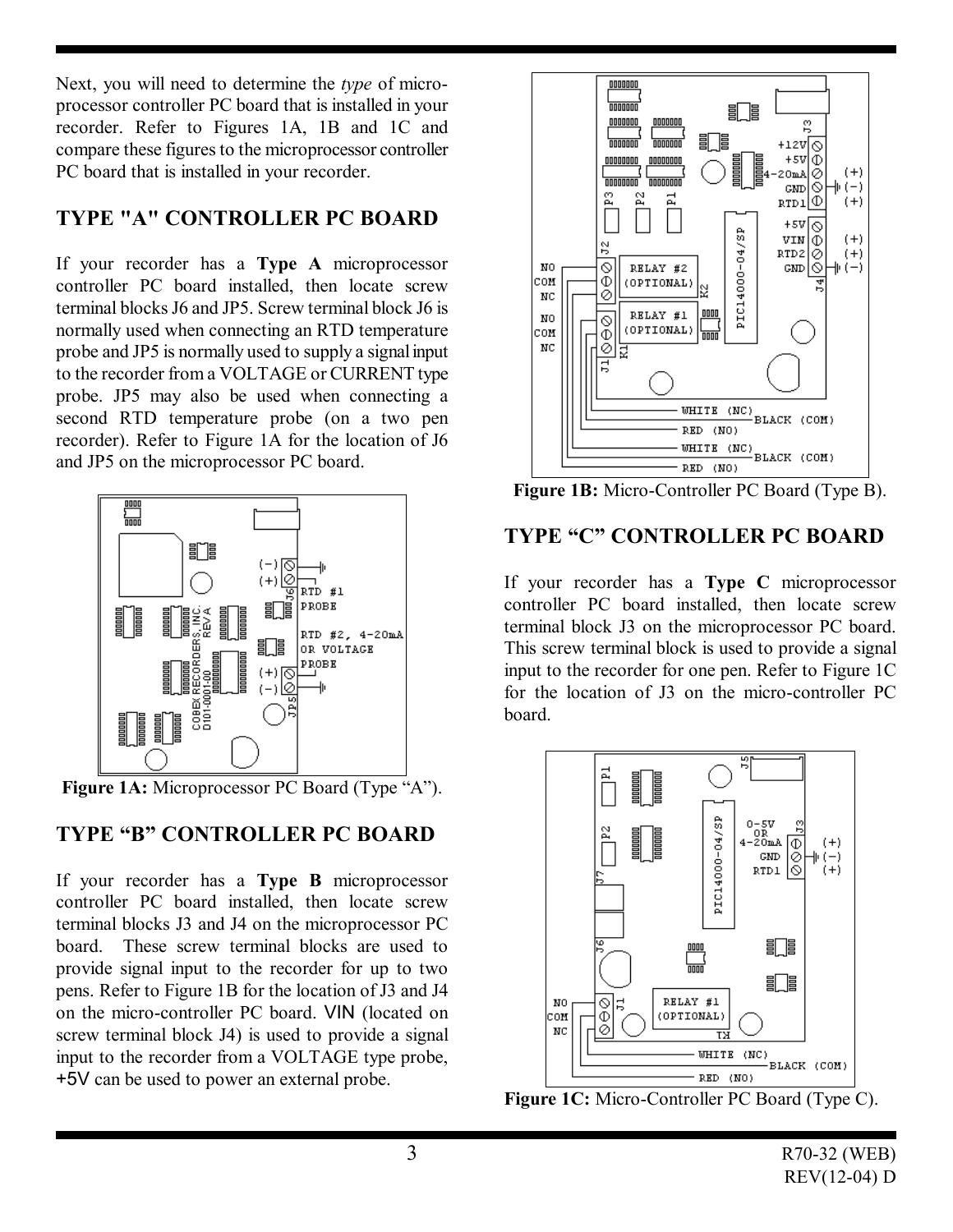## **CHANGING THE CHART PAPER**

Press and hold the "change chart" button (#3) for approximately one (1) second until the pen begins to move to the left of the chart and then release the button. Wait until the pen has moved completely off of the chart. To remove the chart paper, unscrew (counter-clockwise) the chart "hub" knob at the center of the chart. Remove the old chart paper and position the new one so that the correct time line coincides with the time line groove on the chart plate. Refer to Figure 5 for the location of the time line groove.

Re-attach the chart "hub" knob and screw securely (by hand) against the chart. Press and hold the "change chart" button  $(\#3)$  again for approximately one  $(1)$ second until the pen begins to move back onto the chart and then release the button. Check to make sure that the pen is marking on the chart paper. If it is not, then carefully adjust the pen arm to establish contact with the paper.

#### **MARKING SYSTEMS: MARK-A-MATIC II INKING SYSTEM**

This type of pen consists of a self contained ink reservoir with a porous plastic stylus which is snapped around the outer edge of the metal pen arm.

A pen cap is provided to extend the life of the ink pen during shipping or when the recording unit is not in service. To remove the pen cap, gently lift the pen arm away from the chart paper. Remove the black plastic pen cap to expose the fiber tip of the ink pen and gently place the pen back onto the chart paper. Do not let the pen arm "snap" back onto the chart paper. This will flatten the fiber tip of the pen and will no longer give you a fine line marking on the chart paper. Place the pen cap in a safe place for future use.

If the stylus does not touch the chart, adjustment can be made by slightly bending the metal pen arm in the center towards the chart paper. Do not use more pressure than is necessary to create a fine line marking on the chart paper. **Note:** As the pen ink supply runs

out, the pen color will become lighter. This indicates that the pen should be replaced.

## **REPLACEMENT OF PEN**

**Note:** In non-inking units, (that is, when using pressure sensitive recording chart paper) replacement of the pen is not necessary.

Recorders that are equipped with fiber tipped cartridge pens will have a cartridge that is color coded "red" to designate pen number one (1) and an optional cartridge that is color coded "blue" to designate pen number two (2). The pen cartridge is securely fastened to the metal pen arm using a special "U" clip tab.

For ease of replacement, it is suggested that the two (2) screws that hold the pen arm be loosened and the pen cartridge and metal pen arm be removed as an assembly. Refer to Figure 5 for the location of the pen arm screws. Unsnap the plastic "U" clip tab of the pen cartridge from the metal pen arm, remove and discard the old pen cartridge. Replace the new cartridge by opening the hinge and snapping it securely around the metal pen arm. Refer to the following figure.



**Figure 2: Pen Arm Assembly.** 

## **PEN ARM CALIBRATION**

To check and/or adjust the recording pen(s) calibration to the outer most temperature graduation of the chart, press and hold the "change chart" button (#3) until the pen begins to move off of the chart. Once the pen(s) has moved off of the chart, again press and hold the "change chart" button (#3) until the pen begins to move back onto the chart. The pen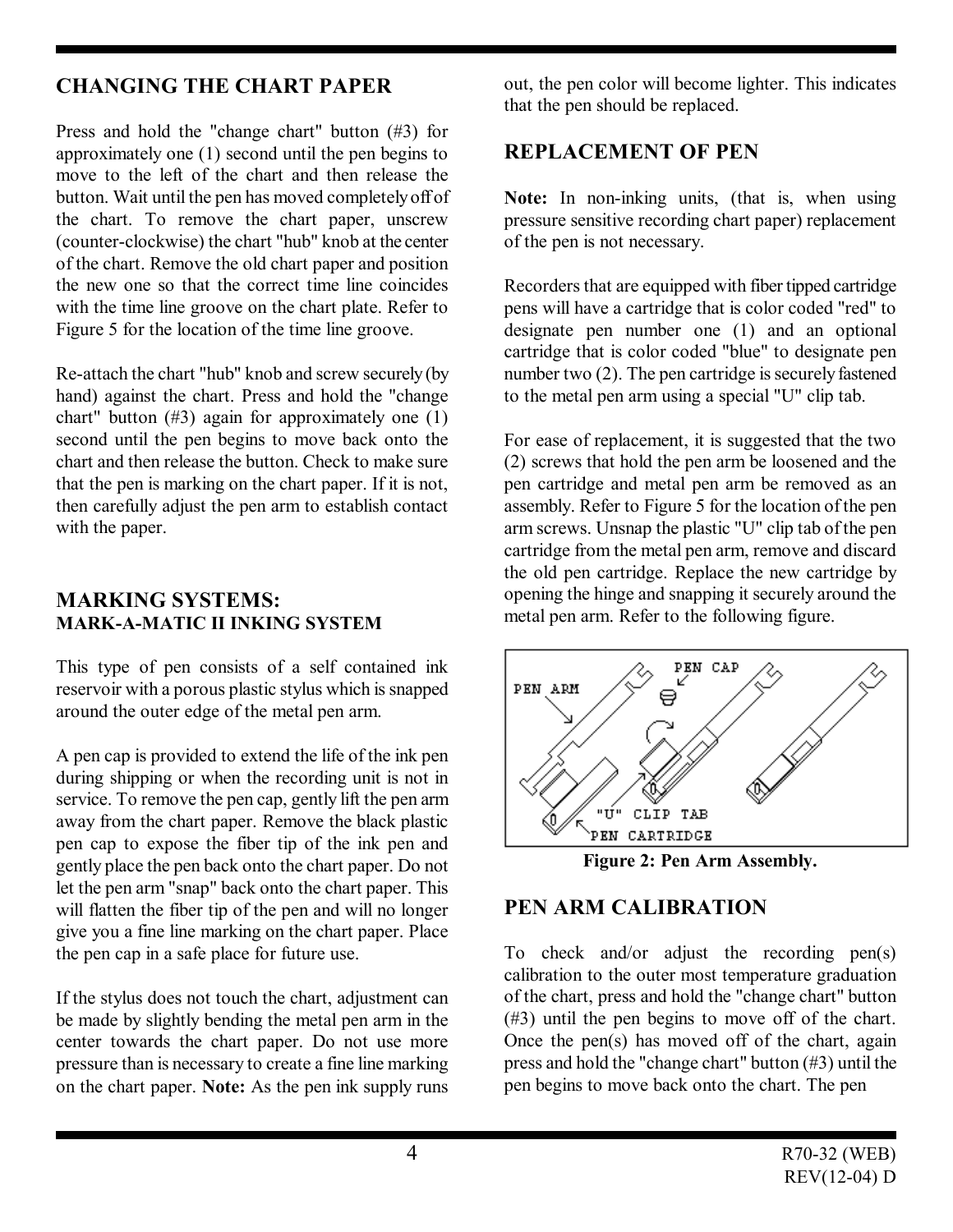should briefly stop at the outer most temperature graduation of the chart before continuing onto the chart to begin recording. If the pen does not stop exactly at this location on the chart, it can be adjusted or "calibrated" by using the left  $(\#1)$  or right  $(\#2)$ arrow buttons (refer to Figure 3).

When the pen moves back onto the chart and briefly stops, you will have approximately five (5) seconds in which to adjust the pen's position using the left and right arrow buttons of Figure 3.

On multiple pen recorders, each pen will move (oneat-a-time) onto the chart briefly stopping at the outer most temperature graduation of the chart at which time the pen's position can be adjusted by using the left (#1) or right (#2) arrow buttons. When the time to adjust the position of the first pen has expired, the second pen will move onto the chart briefly stopping at the outer most temperature graduation of the chart at which time the second pen's position may be adjusted.

Each time the chart paper or fiber tip pen cartridge is changed, you should make sure that each pen stops at the outer most temperature graduation of the chart paper. Otherwise, this pen *offset* will cause the unit to record an incorrect temperature on the chart.

## **TEMPERATURE RECORDER CALIBRATION CHECK**

This recorder has been accurately calibrated at the factory. Before making any adjustments, this instrument should be in service for 24 hours. Thereafter, if any adjustment is required, perform the following procedure. **Important: DO NOT immerse a Temperature/Humidity probe in any solution.**

- 1. Place a Certified Test Thermometer(s) in a solution bottle(s) alongside the recorder's sensor probe(s).
- 2. Once the temperature has leveled out, compare the position of the pen on the recorder to the test thermometer's reading.
- 2a. For two (2) pen recorders, also compare the second thermometer's reading to the second pen of the recorder.
- 3. If an adjustment is required, use the left  $(\#1)$  and right (#2) arrow push buttons on the recorder to calibrate (or move) the pen's position on the chart to correspond to the temperature of the solution. The arrow buttons must be held for approximately five (5) seconds before the pen will begin to move.
- 3a. For two (2) pen recorders, you must first select the pen that you wish to calibrate. This is done by pressing the left (#1) arrow button to select the red pen or the right (#2) arrow button to select the blue pen. The arrow button must be held down until the green LED light goes out. After the green LED light goes out, follow the instructions in step #3 above. (Refer to the following figure for a diagram of the push buttons).



**Figure 3:** Push buttons.

## **OPTIONAL FEATURES**

## **BATTERY BACK-UP**

The green LED light remains a constant green color indicating that both the battery and the main power to the unit are good. Refer to Figure 5 for the location of the green LED indicating light. If the AC power were to fail or the battery becomes weak, then the green LED light will begin "flashing" indicating that either you have lost the main power to the unit or it is time to replace the battery. Having a 9 volt DC battery back-up in place, will allow the recorder to continue to function normally for approximately 24 hours in the event of a power failure.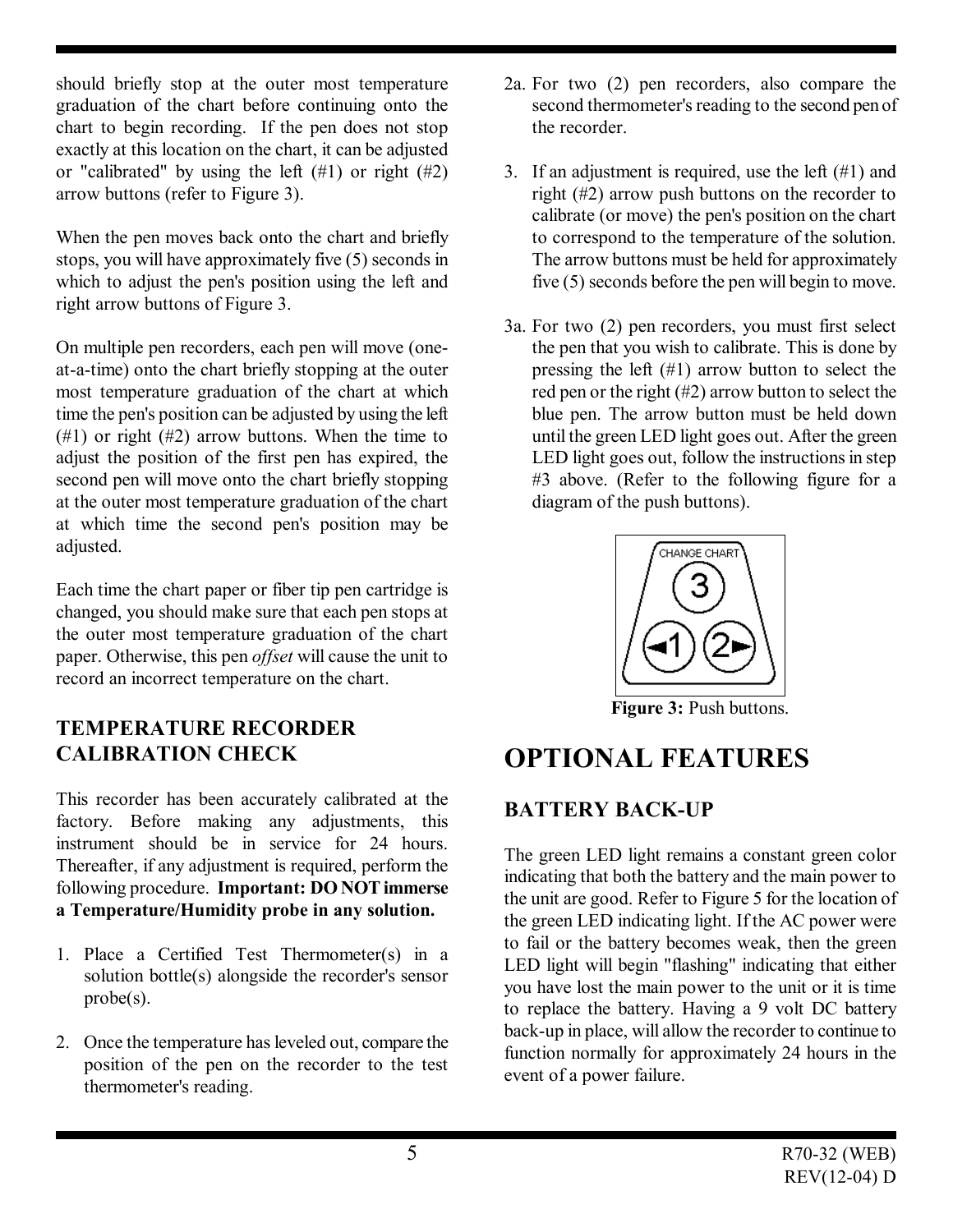## **BATTERY LOCATION AND REPLACEMENT**

## **4", 6" AND 10" RECORDERS**

To replace the battery, first open the recorder door. The battery will be located in the upper right hand corner of the unit. Refer to Figure 5 for the location of the battery. **Note:** Use only NEW 9 volt alkaline replacement batteries.

## **8" RECORDERS**

**CAUTION!** DO NOT TOUCH the terminals of the transformer while the unit  $\mathsf{I}$  is connected to the main AC power supply. To avoid the risk of possible electric shock, unplug or disconnect the recording unit from the main power supply before changing the battery.

To replace the battery on an 8" recorder, first open the recorder case door. Next, loosen the single screw located on the right hand side of the chart plate and open the hinged chart plate. The battery strap and battery holder are located on the back of the chart plate. **Note:** Use only NEW 9 volt alkaline replacement batteries.

## **OPTIONAL ALARM/CONTROL RELAY CONNECTION TO THE RELAY**

**CAUTION!** DO NOT TOUCH the terminals of the transformer while the unit is connected to the main AC power supply. To avoid the risk of possible

electric shock, unplug or disconnect the recording unit from the main power supply before attempting to access the terminals of the relay. If the recorder is installed with the battery back-up option, disconnect the 9 Volt battery to avoid damaging the recorder and draining the battery.

On 6" inch recording units mounted in a metal enclosure, the chart plate on the recorder case is held by four (4) screws. Unscrew and gently remove the

chart plate to expose the relay that is mounted to the back of the chart plate. Otherwise, your recording unit will have a hinged chart plate held in place by two  $(2)$ screws located in the upper and lower right hand corners of the chart plate. Remove these two screws and open the hinged chart plate. On 8" recording units, there is a single screw along the right hand edge that secures the chart plate inside of the enclosure. Loosen this screw and open the hinged chart plate to expose the relay terminals. If you are not sure how to access the relay terminals of your recording unit, please contact COBEX Recorders before continuing.

The relays that are used in this recording unit are *latching* type relays. That is, the contacts of the relay will remain either closed or open (even when there is no power applied to the recorder) until the relay is pulsed with a signal from the recorder to change the position of the contacts.

Refer to Figures 1B, 1C and 6B for the location of the screw terminal connections for the relays. **Note:** A RED, BLACK and WHITE set of wires may already be provided as an external connection to the relay's terminal block. The terminal position NC will be *closed* when the pen is positioned to the right of the control point and will be *open* when the pen is positioned to the left of the control point.

The relays are rated for the following maximum values:

> 2.0 AMP at 30V DC 0.6 AMP at 125V AC 0.6 AMP at 110V DC

**Warning**: Damage to the recording unit may result if the ratings for the relays are exceeded.

## **SETTING THE CONTROL POINT FOR THE RELAY**

To set the position of the pen on the chart that will determine when the relay contacts will open or close, follow these instructions: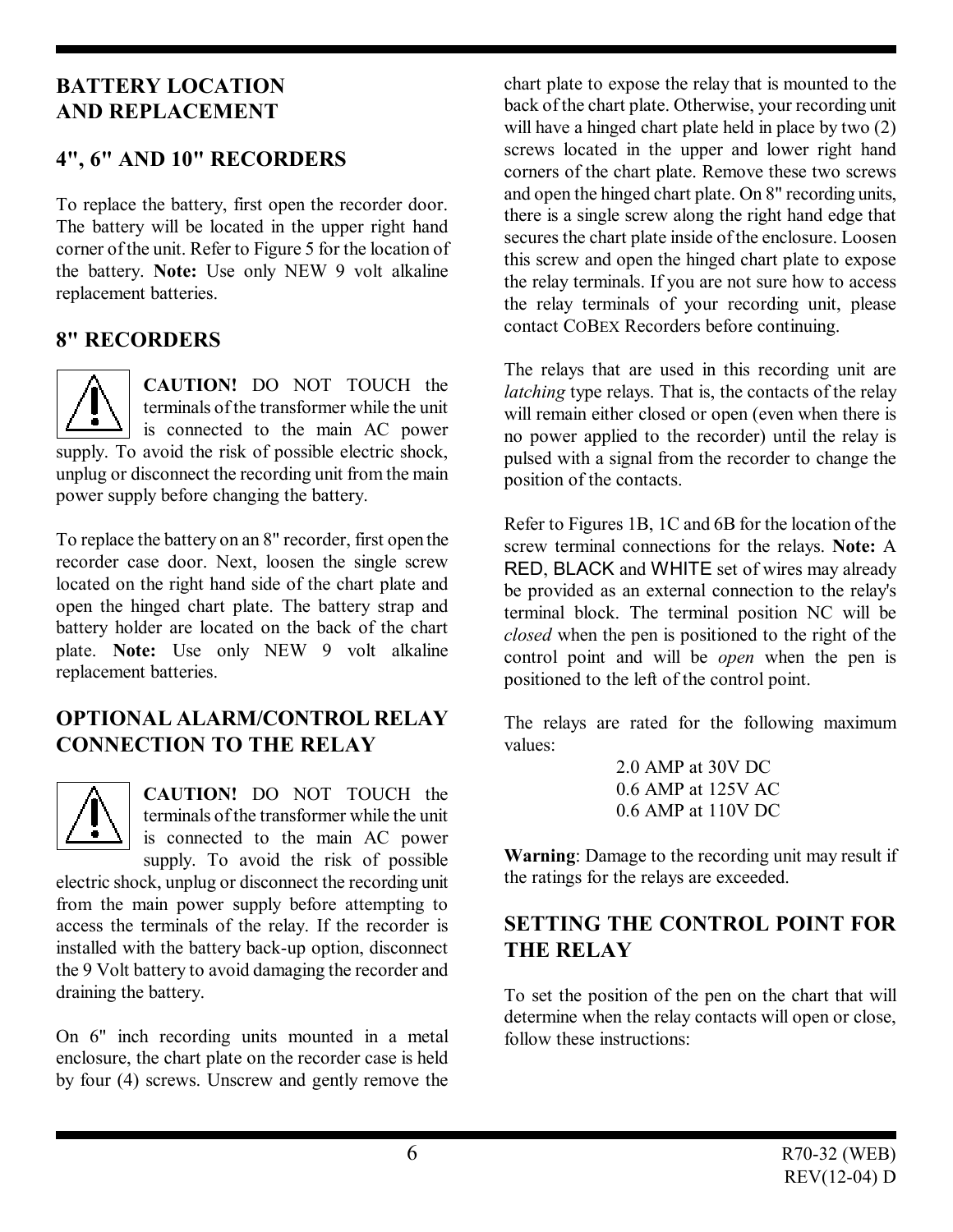Press and hold the "change chart" button (#3) until the pen arm begins to move off of the chart and then release the button. Wait until the pen has moved completely off of the chart. When the "change chart" button (#3) is pressed again, the pen will begin to move back onto the chart briefly stopping at the outermost graduation of the chart.

The pen arm will then move to the first control point position and the green LED light will turn off. The pen will remain at this position for a period of approximately five (5) seconds during which time the control point can be adjusted using the left arrow  $(\#1)$ or the right arrow (#2) push buttons. Refer to the following figure for a diagram of the push buttons. When the time has expired for adjusting the control point, the green LED light will turn back on and the unit will begin recording.



**Figure 4:** Push buttons.

When the pen has two control points, the pen then moves to the second control point at which time the second control point may be adjusted. Having two control points (per pen) allows you to define HIGH and LOW temperatures that will open or close the relay contacts. Approximately five (5) seconds after you have finished adjusting the control point(s), the LED light will turn solid green and the pen arm will move to indicate the probe's temperature and the unit will begin recording.

## **CHART "RANGE" SELECTION**

If the recorder that you are using has a *range sticker* (that lists several temperature ranges) mounted on the front of the chart plate, then the following section will apply to you.

This recording unit has the option for the user to select from several temperature "ranges" that are programmed into the recorder. **Note:** The chart paper that is used on the recording unit must match the *range* that is selected for the recorder. Otherwise, the pen's position on the chart paper will not correspond to the temperature that is measured.

Also, if the pen moves to the center or outer edge of the chart and remains there while the unit is powered on, then this maybe an indication that the current range that is selected for the unit is not correct. The recorder has a built-in safety mechanism that will always move the pen to the highest temperature on the chart when the current temperature that is measured is not within the selected range.

The recording unit can have up to eight (8) user selectable ranges programmed into the unit. To select from one of the available ranges, follow these instructions:

After the recording unit has been powered-on and is operating normally (recording temperature), press and hold the "change chart" button (#3) until the pen arm begins to move off of the chart. Once the pen has moved off of the chart, press and hold the left arrow  $(\#1)$  or right arrow  $(\#2)$  button for approximately eight (8) seconds and then release the button. Refer to Figure 4 for a diagram of the buttons.

**Note:** If your recorder has a **Type A** microprocessor controller PC board installed, then the current range that the recorder is operating in will be altered when this *change range* mode is entered. For example, if the recorder is currently operating in range #1 and the left arrow (#1) button is pressed for the eight second period as described above and then released, the current range will be advanced to range #2 and the LED light will begin flashing two (2) times. Refer to Figure 1A to determine if you have a **Type A** microprocessor controller PC board installed.

The green LED light will begin flashing one (1) time if range #1 is selected or will flash two (2) times if range #2 is selected and so on. Press the left arrow button (#1) to increase the range number or press the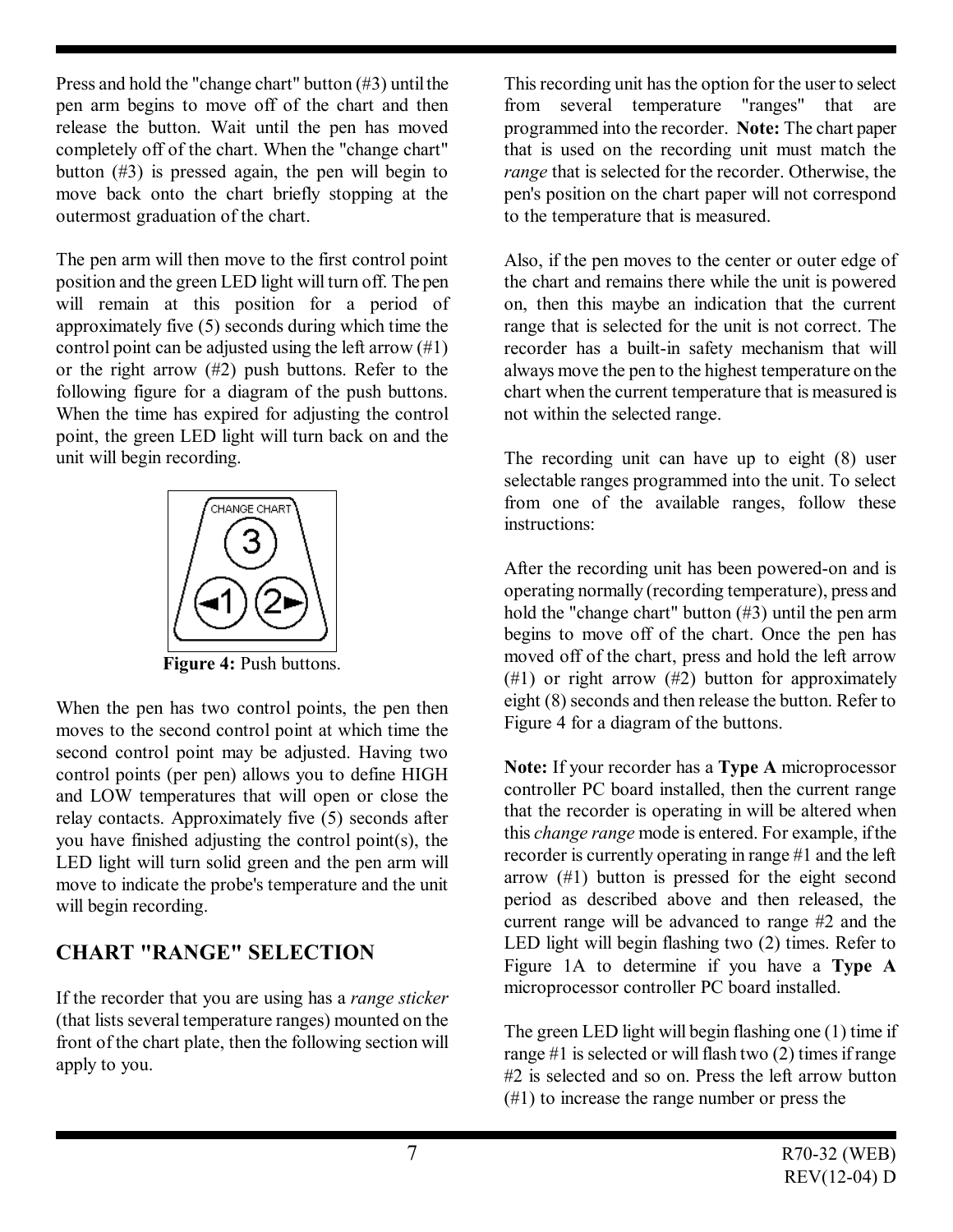right arrow button (#2) to decrease the range number that is selected for the recorder. When you have finished selecting the range, press and hold the "change chart" button (#3) until the pen begins to move back onto the chart and the selected range will be saved into the recorder's permanent memory.

## **RECORDER SPECIFICATIONS**

#### **INPUT**

Nominal Input Voltage: Single Phase 115/230VAC. Nominal Input Current: 40mA/20mA Nominal Input Frequency: 50-60 Hz.

#### **BATTERY (Optional)**

Battery Type: 9 Volt Alkaline Low Battery Signaling: Flashing LED

#### **OPERATING ENVIRONMENT**

0°C-40°C (32°F-104°F); 0-95% RH, Non-condensing Pollution Degree: 2 Installation Category: II



**Figure 5:** Recorder Assembly (Front View).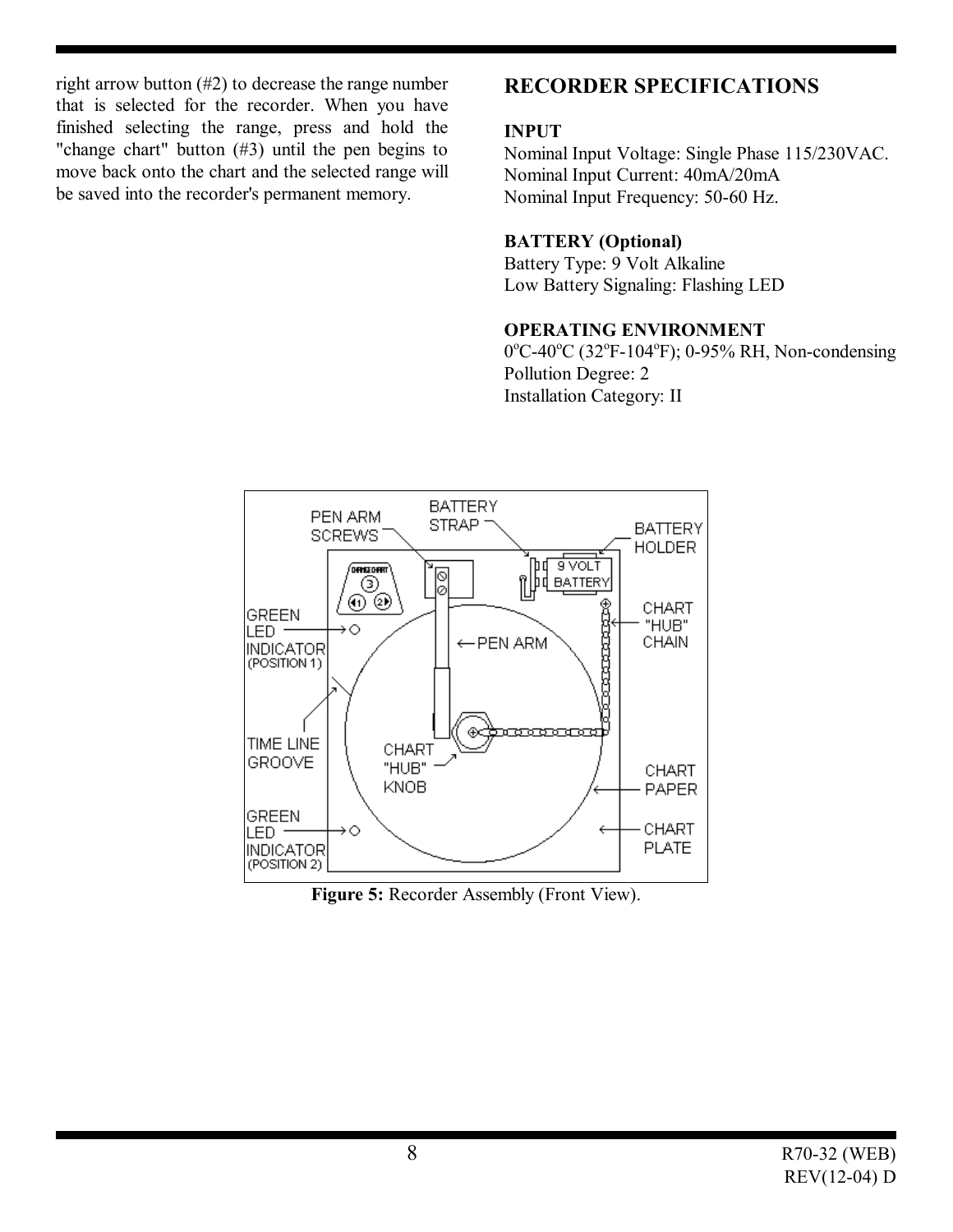

**Figure 6A:** Recorder Assembly "Type A" (Rear View).



Figure 6B: Recorder Assembly "Type A" with Electric Contact Option (Rear View).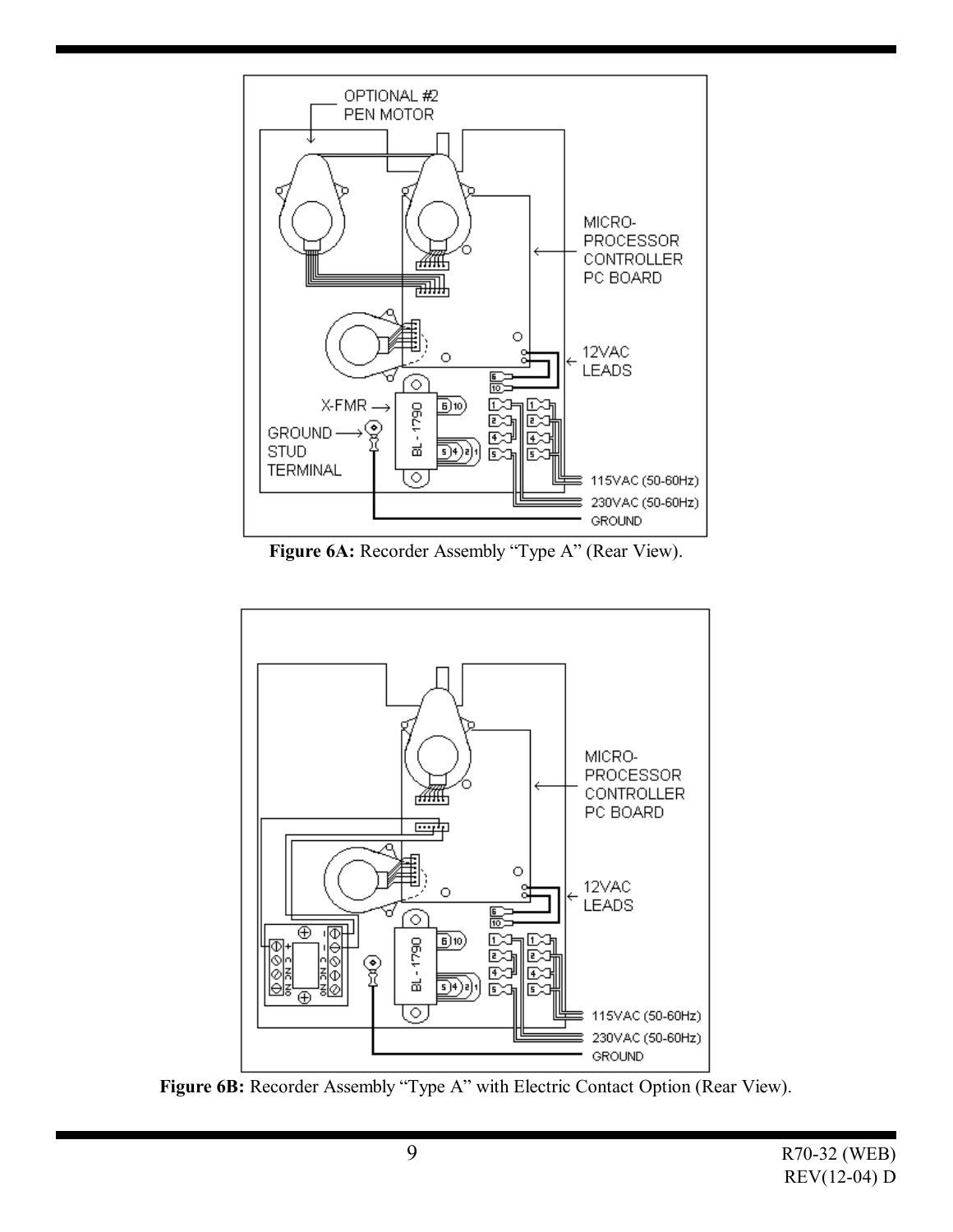

Figure 6C: Recorder Assembly Type "B" (Rear View).



Figure 6D: Recorder Assembly Type "C" (Rear View).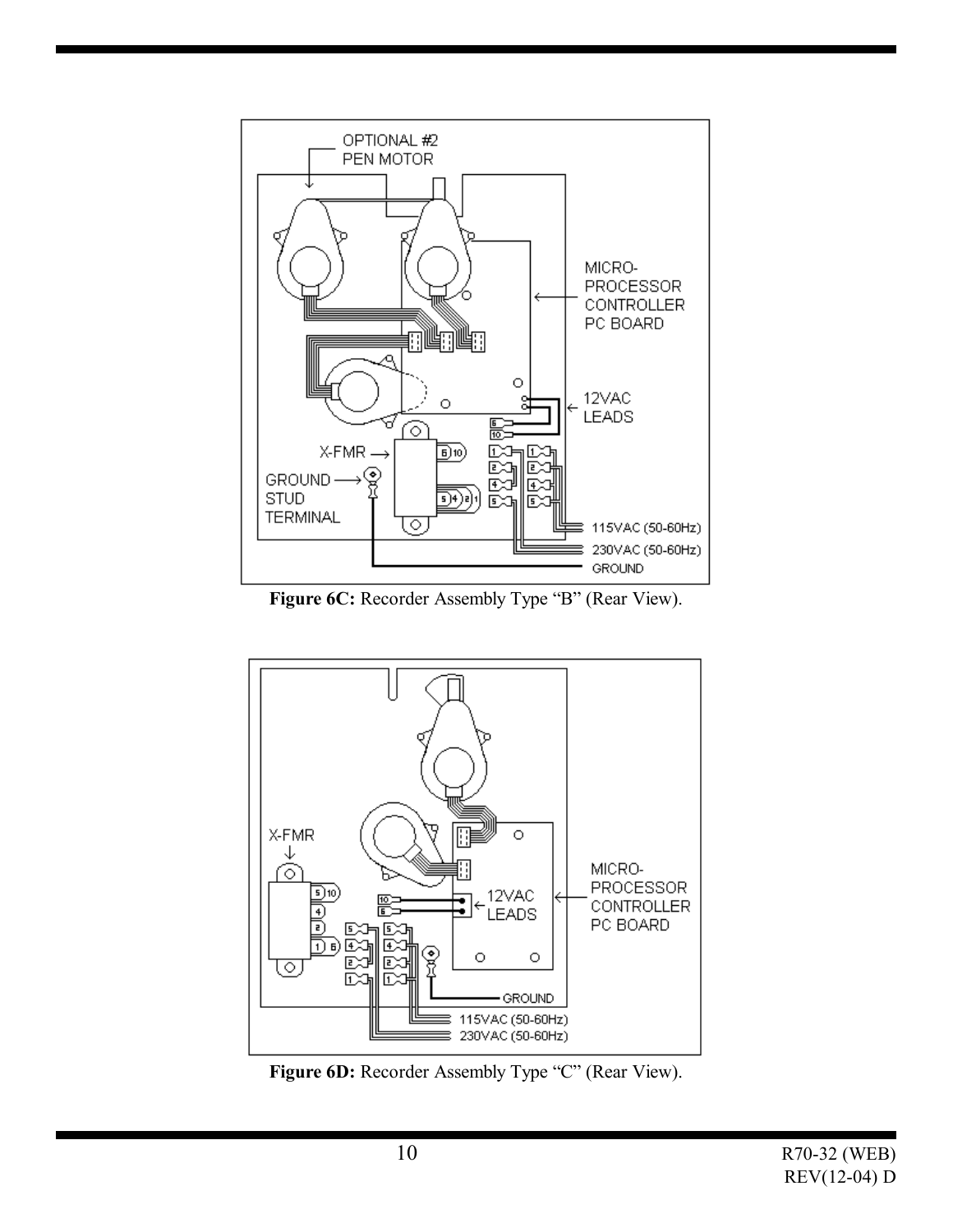

Figure 7: 6" Recorder Case Dimensions.